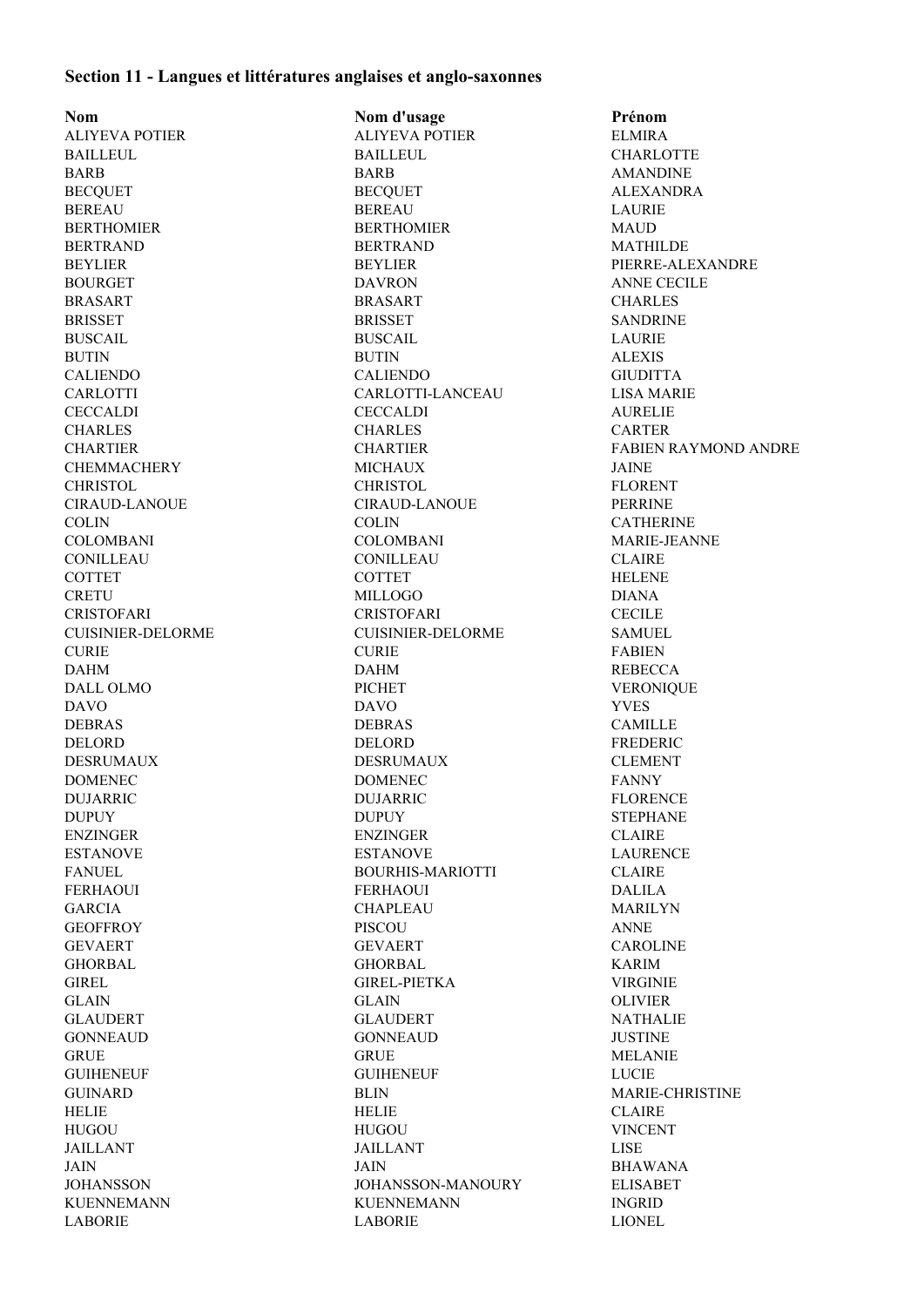LABOURG LABOURG ALICE LACROIX LACROIX CONSTANCE LANCEREAU LANCEREAU-FORSTER NICOLE LE POULLENNEC LE POULLENNEC ANNAEL LEBOURG LEBOURG-THIEULLENT CYRIELLE LEMARDELE LEMARDELE GILDAS LENTSCH GRIFFIN AURELIE LEVY ALBARIC ELSA LOPEZ LOPEZ STEPHANIE LOUVET LOUVET MARIE-VIOLAINE MAGNAT EMILIE MALFRAY MALFRAY HUBERT MARTIN COME MARTIN MARTIN-BRETEAU NICOLAS MCALLISTER PAVAGEAU JULIE MESSARA MESSARA DAHIA MICHAUD MICHAUD MAUD MIHAJLOVSKA MIHAJLOVSKA LUPKA MOCHEL CABALLERO ANNE-FREDERIQUE MOISE MYRIAM MOISE MOISE MOREAU MOREAU MARIE MULLEN MULLEN ELIZABETH MURAIL ESTELLE NAVARRO NAVARRO SYLVAIN NICOLINI NICOLINI JULIETTE OLIVIER OLIVIER MARIE PAGE-JONES PAGE-JONES KIMBERLEY PASQUET FAVAREILLE PASQUET PASQUET LAETITIA PATOYT CLAIRE PELLEGRY FLORENCE PELLERIN PELLERIN PIERRE-ANTOINE PEPIOT ERWAN PEPIOT PEPIOT PETRE PETRE PETRE PETRE PEYNAUD PEYNAUD CAROLINE PIKE PIKE DEBORAH PLASSART MARIE PLASSART MARIE POLFLIET POLFLIET MARIEKE PRAGNERE PRAGNERE PASCAL PREHER PREHER GERALD QUAIREAU QUAIREAU ANNE-FLORENCE QUINN MACRE NICOLA REMOND REMOND REMOND FRANCOISE RENAULT BIGO FLORENCE ROCHE TIENGO TIENGO VIRGINIE ROY ROY ROY SNEHARIKA RYNNE FRANCIS SABATHIER LEPETRE AUDREY SABLAYROLLES SABLAYROLLES FRANCOIS SABY SABY AURELIEN SALIH SALIH SARA SANDERS HILARY SAVALLE CAROLINE SAVALLE CAROLINE SCHMUTZ HELENE SCHMUTZ HELENE SERENA SERENA GAELLE SIMEON SIMEON SIMEON OPHELIE SINNO SINNO NEIGE SOULAINE SOULAINE SOULAINE STEPHANE SOULARD DELPHINE SOULARD DELPHINE SWARTWOOD SWARTWOOD JEFFREY TERRONI TERRONI CRISTELLE THIERCY HELENE THIERCY THIERCY UNTEA UNTEA IONUT

VAN LINDEN VAN LINDEN AN